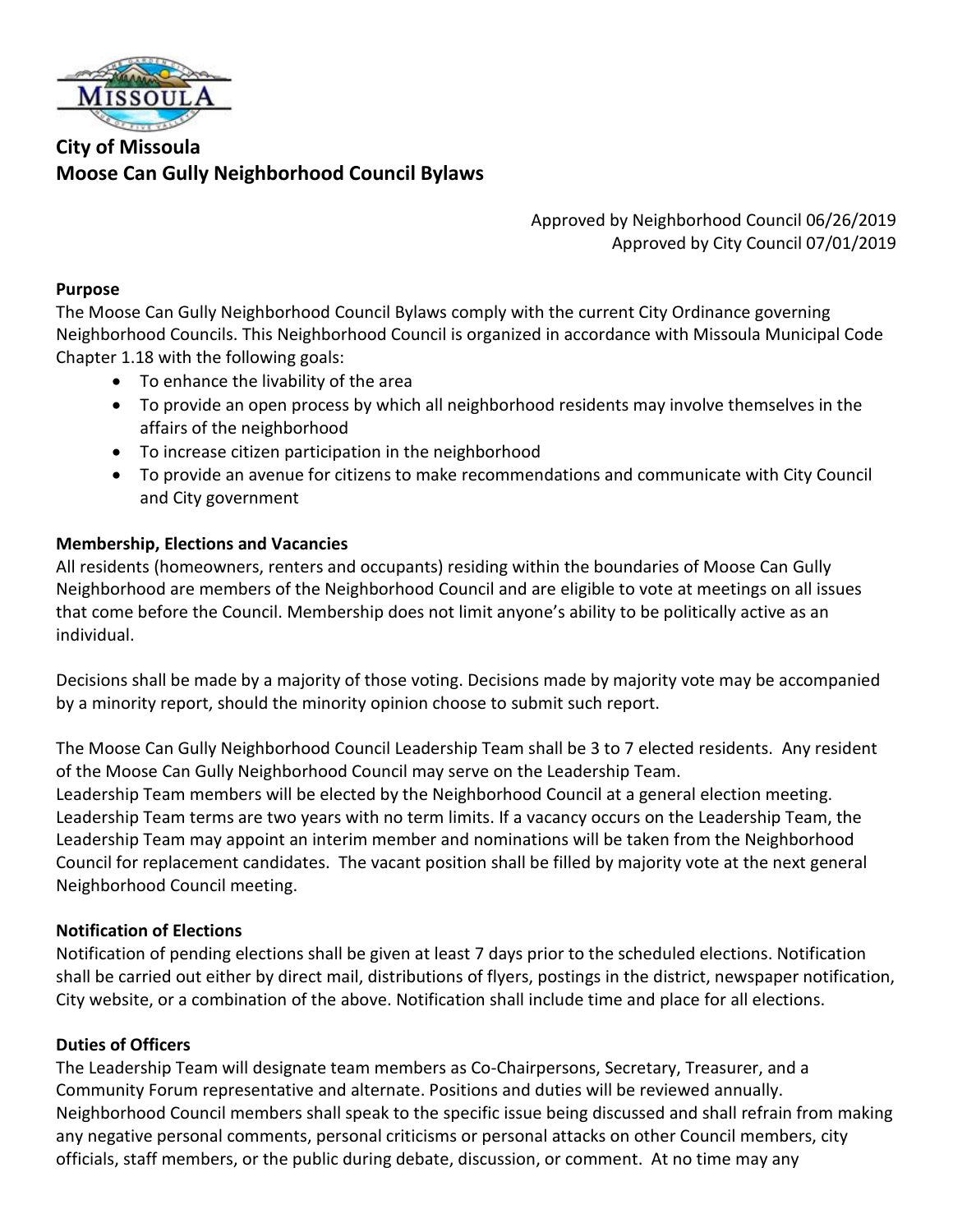Neighborhood Council member purport to represent the Neighborhood Council to any other public body, city staff or any organization unless the person has been authorized to make such representations at an advertised public meeting where a vote has authorized such representations to be made. The Leadership Team shall divide the following duties among themselves:

- Preside at Neighborhood Council Meetings
- Report to the Community Forum
- Report to City Council
- Submit minority reports, when such reports are available
- Set meeting agendas and file them with the Office of Neighborhoods
- Take attendance at Leadership Team and Neighborhood Council meetings
- Record meetings and file these minutes with the Office of Neighborhoods
- Coordinate volunteers
- Account for and report expenses and income in accordance with City fiscal policy
- Edit and publish a newsletter if desired
- Set up and host Neighborhood Council meetings
- Identify, recruit, and train future Leadership Team candidates

### **Meetings**

The Leadership Team will meet as needed. At least 7 days advance public notice must be given for Leadership Team meetings. A general meeting of the Moose Can Gully Neighborhood Council shall be held at least once annually. Additional meetings may be called by a vote of the Leadership Team, by the Neighborhood Coordinator, or if a petition of at least 20 residents outside of the Leadership Team is submitted to the Neighborhood Coordinator. At least 7 days public notice must be given for any general Neighborhood Council meeting. When necessary, a three minute per speaker rule limiting debate may be imposed to expedite proceedings. Neighborhood Council, general and Leadership Team meetings shall be open to the public and are subject to the provisions of the "Montana Open Meeting and Public Participation" laws. Meeting agendas and minutes will be filed with the Office of Neighborhoods in a timely manner.

## **Committees**

The Leadership Team may form Committees of the Neighborhood Council as needed. These may take the form of permanent standing committees or ad-hoc committees focused on specific issues. Committee recommendations must be submitted to the Leadership Team for approval before action can be taken, unless the committee has been authorized by the Neighborhood Council to take specific actions. Membership on committees shall be open to all members of the Neighborhood Council. Individuals who live outside the Moose Can Gully Neighborhood Council boundaries may attend and participate in all discussions, but may not vote.

## **Expenditures**

All expenditures shall be made with the approval of the Treasurer and at least one other member of the Leadership Team. All expenditures of City funds must be expended in accordance with City fiscal requirements.

## **Non-Discrimination Clause**

Neighborhood Councils shall always conduct themselves in a nondiscriminatory manner during their meetings, and committee meetings, functions, etc., in addition to their internal elections. There shall be no discrimination on the basis of race, color, religion, creed, political ideas, sex, age, marital status, physical or mental disability or national origin, sexual orientation, gender identity or gender expression.